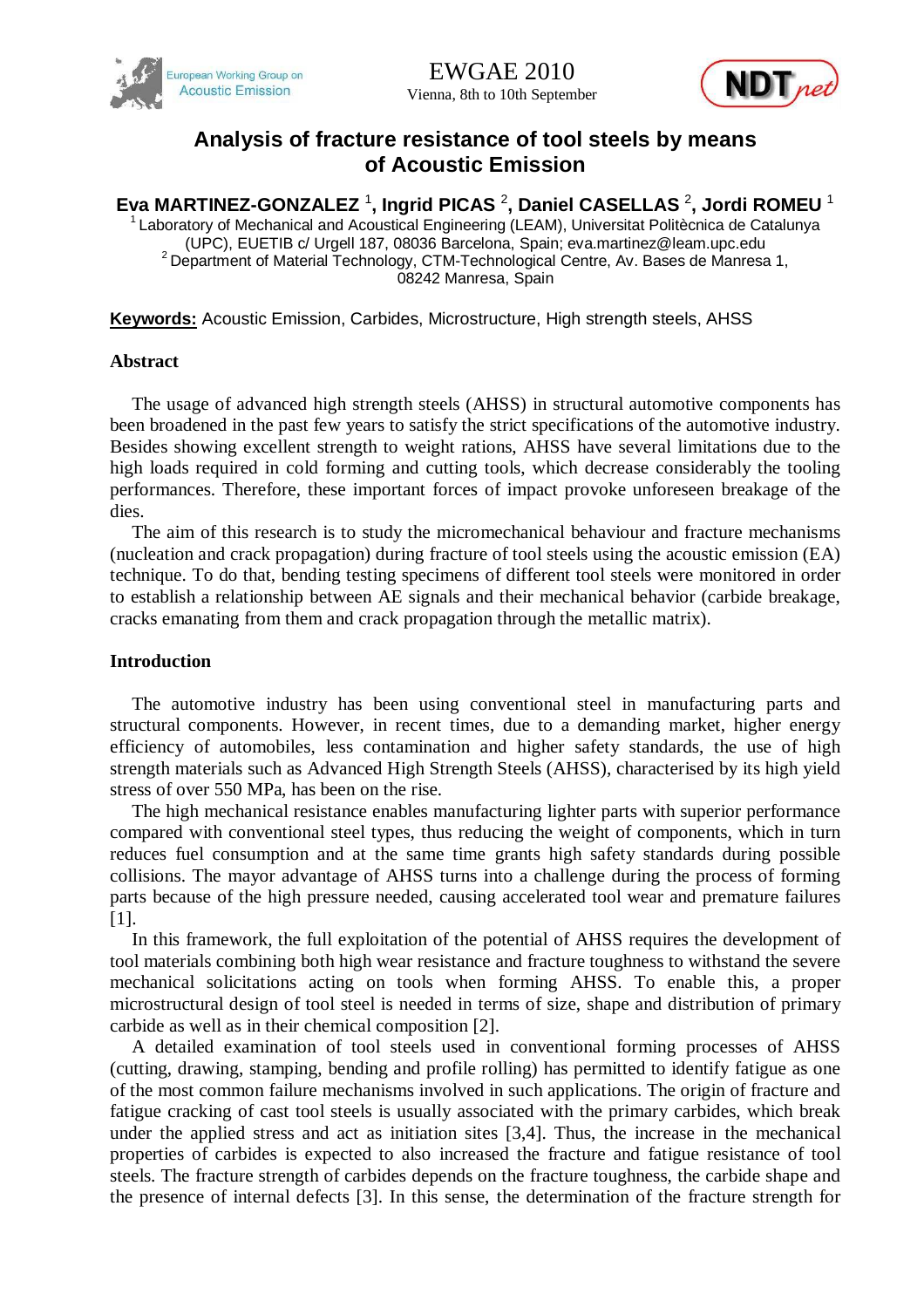primary carbides will give valuable information to understand the global mechanical response of tool steels and forming tools.

In order to experimentally determine the stress level that induces the fracture of primary carbides, some work is being put into the application of *Acoustic Emission* (AE) [5]. AE serves as a powerful, non-destructive method of testing material degradation. It is based on real-time detection of elastic ultrasonic waves, generated in a material under tension because of the emission of micro energy which is induced as a result of diverse internal dynamic micro mechanisms, like plastic deformation, movements in edge dislocations, sliding, grain rotation, micro fractures of inclusions, appearance or propagation of cracking, etc.

In 2001, Fakaura and Ono [5] showed the applicability of the AE to determine the mechanical properties of tool steels, in which interesting results are being displayed, the relationship between the characteristic parameters of the AE waves and the progression of the damage done to the specimen that is being monitored is shown. The article indicates that there might be limitations in the results because of the use of sensors of relatively low frequencies (375 kHz). In this actual piece of work, this indication was taken into account by using sensors with a resonance frequency higher (700 kHz). Yamada [6], related the signal type and its predominant frequency, with the plastic deformation (continuous low frequency signals) and the fracture mechanisms (sudden high frequency signals) in bending tests.

Aimed at better understanding the role of the microstructural constituents (the primary carbides and the metallic matrix) in the fracture mechanisms of tool steels, this work focuses on the application of AE to determine the stress levels at which carbides fracture in monotonic bending tests.

# **Experimental procedure**

#### *A. Specimens*

Two commercially available tool steels were selected: a DIN 1.2379 (equivalent to AISI D2) and a tool steel named as UNIVERSAL (developed by ROVALMA). Details of the chemical composition and heat treatments of both steels can be found in reference 2. The 1.2379 tool steel , is characterised by a ledeburitic microstructure with grid precipitation of primary carbides during solidification, formed mostly by the eutectic reaction  $\Rightarrow \gamma + M_7C_3$  [7]. In UNIVERSAL steel, two types of primary carbides are present, one type  $M_7C_3$  but with higher Vanadium and Tungsten than those found in 1.2379 and a second type of primary carbide of increased hardness and toughness, rich in Vanadium of the MC type. Carbides in the 1.2379 present an elongated shape, forming carbide bands along the forging direction, meanwhile primary carbides of UNIVERSAL steels are more equiaxed and homogeneously distributed in the microstructure.

Prismatic specimens were cut from forged billets, with dimensions 50x4x3 mm with the longitudinal axis parallel to the forging direction. The obtained samples were then heat treated by quenching in oil and tempering up to a hardness of 60 - 61 HRC (heat treatments schedule can be found in reference [2]).

#### *B. Monitorized AE flexion test.*

A three point bending test was used to evaluate the mechanical behaviour of the specimens. The test was carried out in a universal testing machine. The side of the specimens under tension was ground and polished. Specimen edges were rounder in order to avoid stress concentration effects. The load rate was fixed at 1 mm/s in all the cases and carried out in air at room temperature.

Two small magnetic AE sensors are put alongside the specimens in order to detect the AE signals. The sensors are of the resonance type with a fixed resonance frequency of 700 kHz (VS700D, Vallen System Gmbh). Two pre-amplifiers with a gain 34dB of the same brand were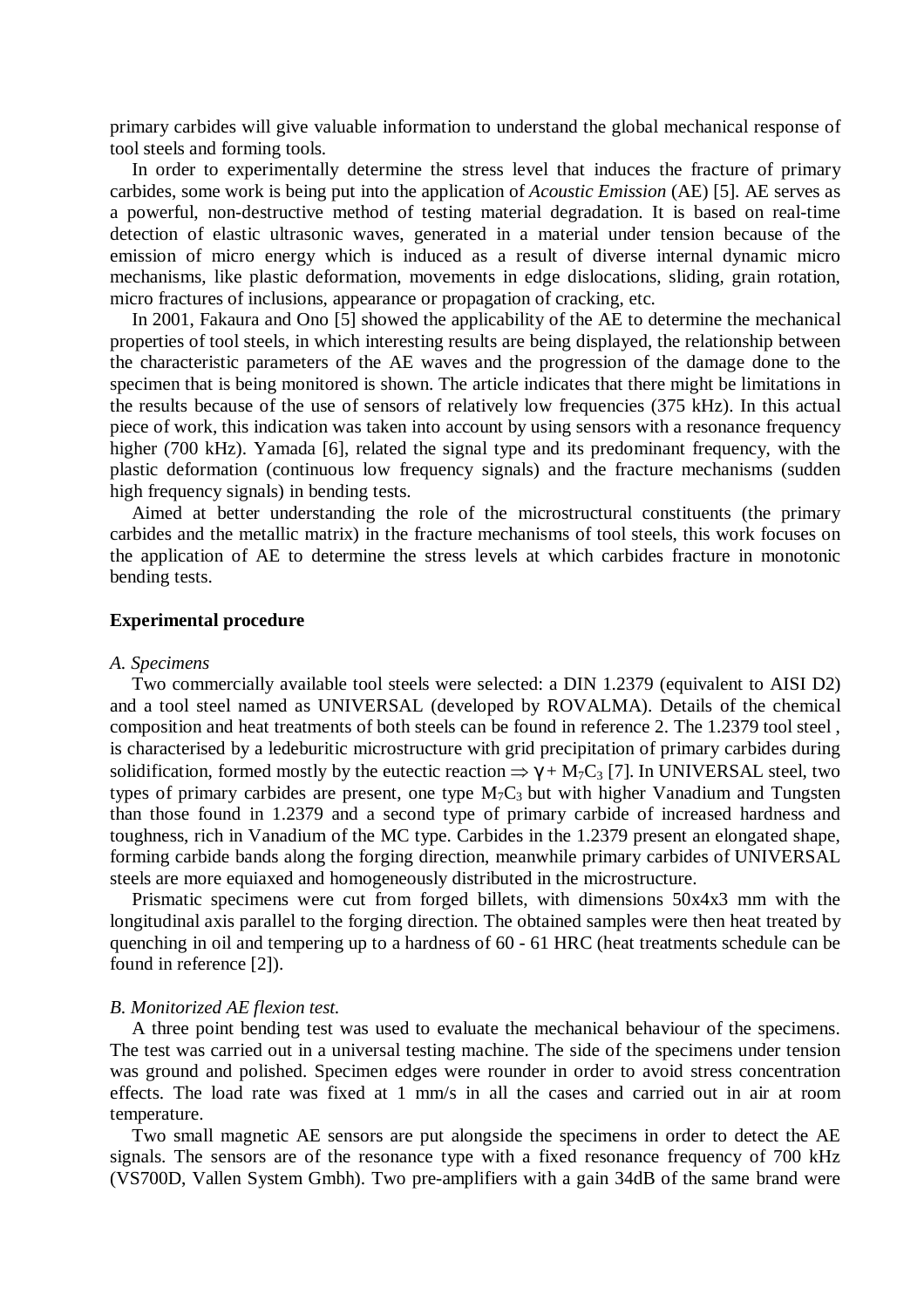used (EAP4). The signals were recorded and analysed using the de Vallen System Gmbh AMSY5 analyser. During the measurements, digital filters of 95-850 kHz were applied.



Fig 1. Diagram of the experimental setup.

# *C. Test procedure.*

Various complete bending test runs are carried out in order to define the pattern of AE signals and to determine the specimen´s behaviour. Afterwards, the test runs were paused upon significant changes in the AE signals. After pausing the test, the surface that had been submitted to tensile loading, was examined by optical and confocal microscopy to identify the microstructural features responsible for the possible AE sources. The tests were performed at a maximum of 70% of the fracture strength (2.100 MPa for the DIN 1.2379 and 2.800 MPa for the UNIVERSAL steel) to prevent sensor damage due to a sudden sample break.

# **Results and Discussion**

The results of the complete test are displayed in the graphs in figures 1 and 2. They show the relationship between the stresses applied to the specimen and the AE signal intensity.



Fig. 2. Bending test results, steel DIN 1.239. Blue line, relation between stress vs time and red points EA signals vs time.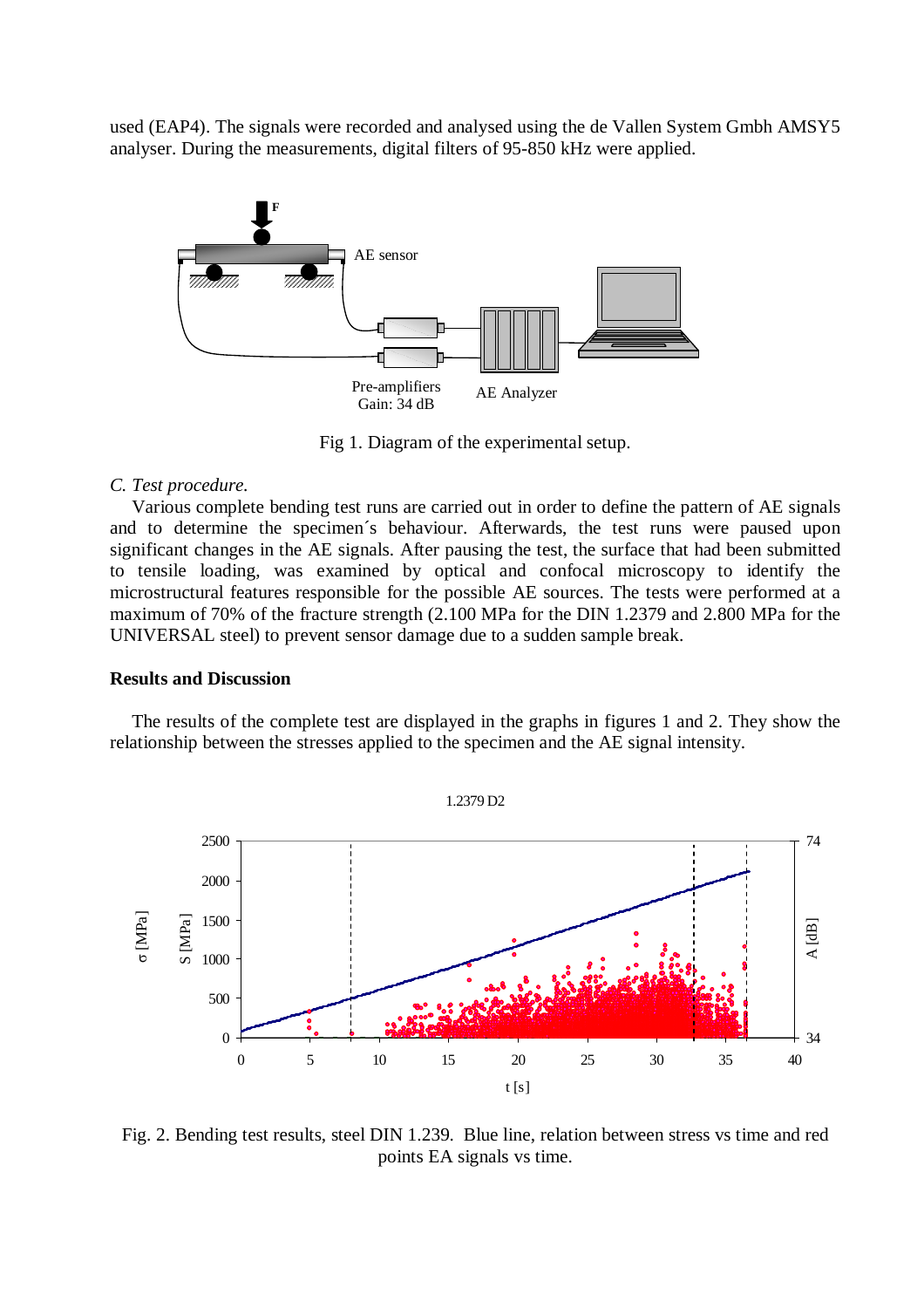



Fig 3. Bending test results, steel UNIVERSAL. Blue line, relation between stress vs time and red points EA signals vs time.

It can be observed that both materials show a similar behavioural pattern as to the captured AE signals. There are three different zones:

#### *First zone*

During the first stage of the test, AE signals are almost inexistent. The reason for this is that the material is under elastic deformation. Neither the carbides, nor the matrix show effects of fracture, propagation or plastic deformation that generate AE signals. In other words, linear behaviour of the material is associated with the absence of AE signals, once background noise is filtered out.

Some isolated AE signals appear which are suspected to be caused by premature fracture of carbides or a chip off of the material due to the polishing; however there is no certainty at this point.

## *Second zone*

The first AE signals appear in the DIN1.2379 at approximately 11 s and in the UNIVERSAL at 27 s (that correspond to a deformation of 0,4 % and 1% respectively). The signals increase gradually in intensity and abruptly in number. During this stage in both materials in the various micrographics, broken carbides can be discerned. As shown in figure 4, the amount of broken carbides increases considerably with the rising stress. In some cases a small area of plastic deformation appears.

## *Third zone*

Both the amounts of registered signals as well as the accumulated energy increase considerably. The intensity does not increase; moreover the average value decreases slightly. At this stress level nearly all carbides at the surface have been fractured, more areas have plastic deformation and even small matrix cracks appear. At this point, the test has been stopped to prevent the specimens from breaking down all together but it is expected that until its final breakdown, the fractures will increase until the broken carbides connect and the specimen breaks in two.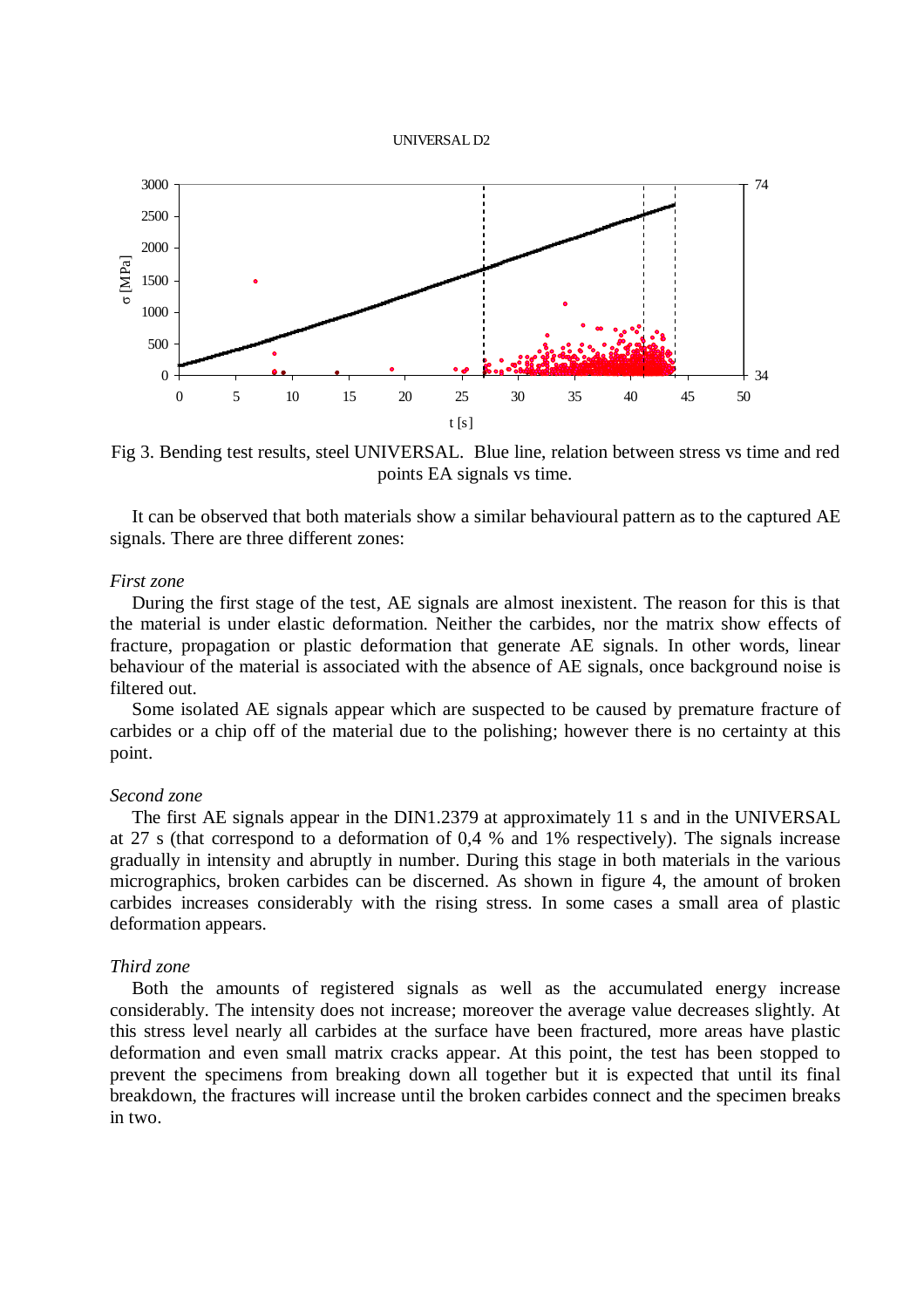

Fig 4. Tensile surfaces of DIN 1.2379 during the loading and unloading bending test. In this case, the first broken carbides apperas at 700 MPa; plastic deformation in the matrix around the carbide crack from 900-1000 MPa, it is increasing the deformed area and its depth. From 2000 MPa, the crack is generated in the the deformed matrix and propagates up to the final break of the specimen. Also it is possible to see like as it increases the load, they are breaking the carbides of around. The values of load associated with every phenomenon are stadistics since they depend on

every carbide and its distribution with regard to the rest.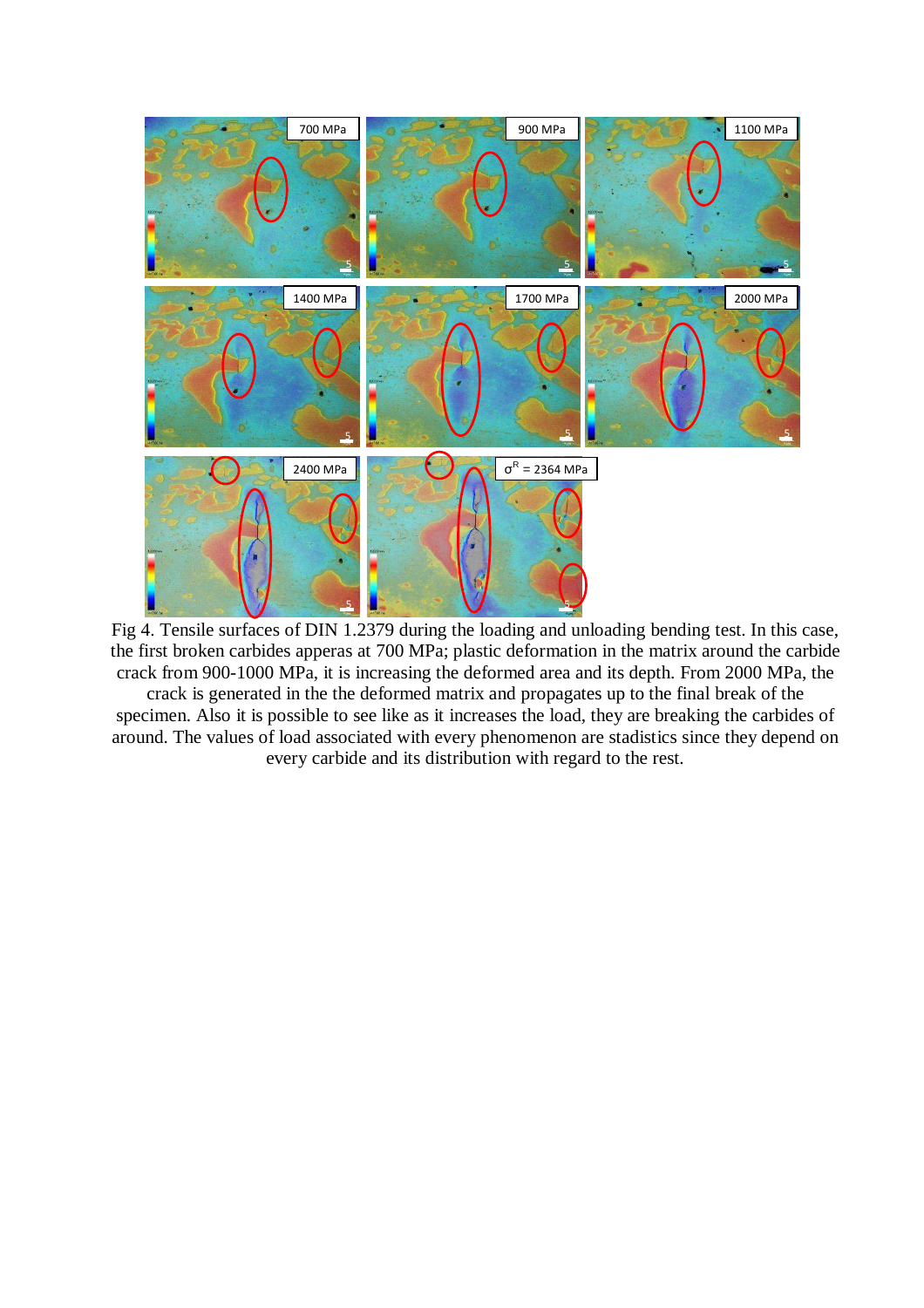

Fig 5. Tensile surfaces of UNIVERSAL during the loading and unloading bending test. In this case, the first broken carbides apperas at 1800 MPa; plastic deformation in the matrix around the carbide crack from 2000-2300 MPa, it is increasing the deformed area and its depth. From 3000 MPa, the crack is generated in the the deformed matrix and propagates up to the final break of the specimen. Also it is possible to see like as it increases the load, they are breaking the carbides of around. The values of load associated with every phenomenon are stadistics since they depend on every carbide and its distribution with regard to the rest.

The stress level at which carbides start breaking in the DIN 1.23679 steel is 640 MPa, which is 20% of the fracture strength of this material. In the case of the UNIVERSAL steel, signals that point out the breaking of carbides start appearing at 1700 MPa which corresponds to approximately 45% of the fracture strength. Such results can be explained by the lower fracture toughness of primary carbides in the 1.2379, as has been previously evaluated by nanoindentation [2]

Currently, other AE parameters concerning the physical phenomena that occur are being studied in order to obtain an efficient system of diagnose. The study of waveforms to identify the source, using their frequencies, is of special interest. The results obtained in this field have not yet been studied in depth although they are similar to those presented by Yamaha [6] concerning ceramic steel types. Basically, two types of AE signals were identified: a high frequency bursttype signal and a continuous type with lower frequency. It is possible that the first type is due to the carbide micro-cracks and the continuous type is related with plastic deformation. This is consistent with the results observed in the microscope but additional studies are needed to confirm this.